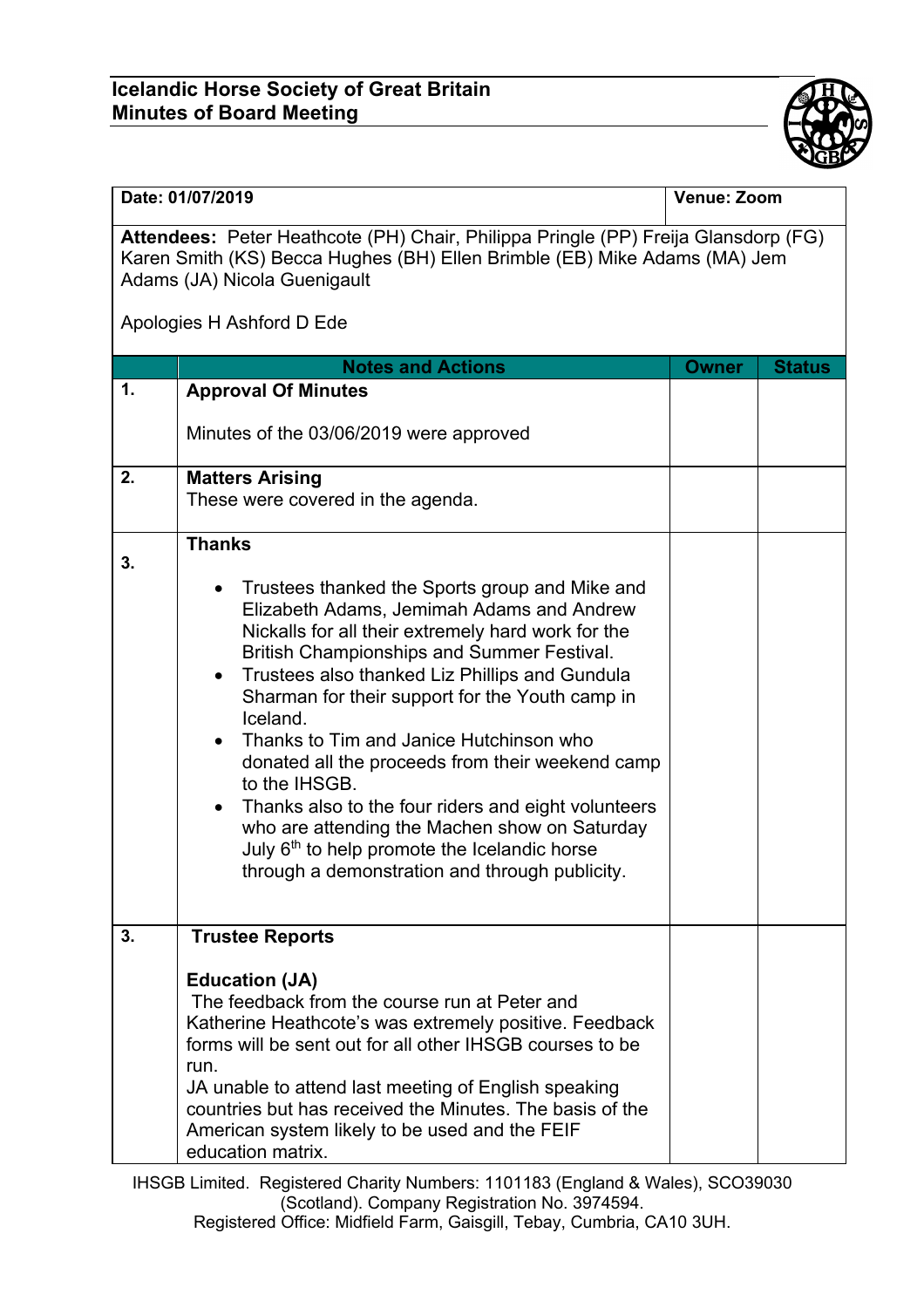

| Sport (MA)<br>The Sports Group will summarise the feedback from the<br>BCs and Festival. A reminder email will be sent out by<br>email to remind people to complete one.<br>The team are preparing for the World Championships.<br>The riders need to be fully signed up with their contracts<br>by July $8th$ . A discussion took place as to whether any<br>surplus funding from the BCs could be made available to<br>the Team to assist with some team clothing, jackets for<br>example. The final accounts for the BCs are not yet in but<br>Trustees agreed that if there is a surplus it could be used<br>as other areas have been supported this year. Various<br>companies are being approached to see whether they<br>may help with some team sponsorship. T shirts for<br>example. | <b>KS</b> |  |
|-----------------------------------------------------------------------------------------------------------------------------------------------------------------------------------------------------------------------------------------------------------------------------------------------------------------------------------------------------------------------------------------------------------------------------------------------------------------------------------------------------------------------------------------------------------------------------------------------------------------------------------------------------------------------------------------------------------------------------------------------------------------------------------------------|-----------|--|
| <b>Comms (KS)</b><br>There has been a request from an Area rep that Trec<br>online be included in the IHSGB Trec league. All<br>Trustees agreed that it could be.<br>There are nearly daily posts about Icelandic horses via<br>the web-site, social media communication channels and<br>e-bulletins. The feedback is positive                                                                                                                                                                                                                                                                                                                                                                                                                                                                | <b>KS</b> |  |
| Youth (BH)<br>The Youth Camp is going ahead well at the moment.<br>Gundula Sharman and Liz Phillips are acting as the<br>responsible adults. Many thanks to them. The company<br>Chiron have kindly sponsored some embroidered<br>hoodies for the young riders.<br>BH has started to work with NG to update and remodel<br>the Youth page on the web-site.<br>BH and PP in discussion over the Safeguarding of<br>children and vulnerable adults to ensure that the IHSGB<br>meets the insurance requirements.<br>Trustees thanked BH for her very hard work.                                                                                                                                                                                                                                 |           |  |
| Studbook (F.G.)<br>Very busy at the moment. Imports, transfers and foal<br>registration starting. Possibility of around 20 foals this<br>year. However, it seems that the restructuring of the web-<br>site page is enabling people to navigate more easily<br>through the required procedures.                                                                                                                                                                                                                                                                                                                                                                                                                                                                                               |           |  |

IHSGB Limited. Registered Charity Numbers: 1101183 (England & Wales), SCO39030 (Scotland). Company Registration No. 3974594. Registered Office: Midfield Farm, Gaisgill, Tebay, Cumbria, CA10 3UH.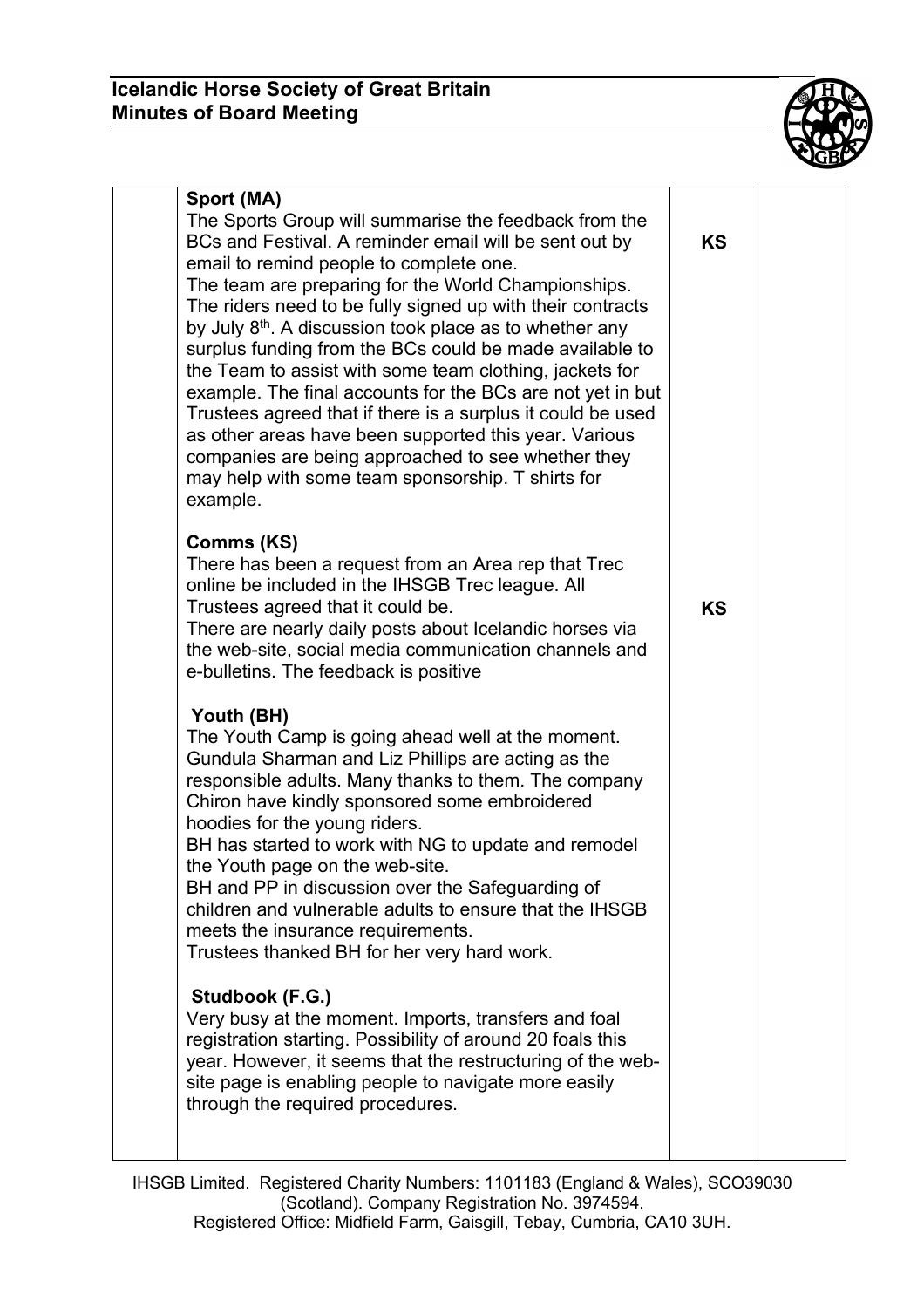

|    | The vet check certificate for endurance is now available<br>and can be sent out if required. KS will do some publicity<br>around this.<br>Another questionnaire from DEFRA to be completed.<br>FG thanked EB for all her assistance and Trustees<br>thanked them both for their hard work.                                                                                                                                                                                                                                                   | <b>KS</b>  |  |
|----|----------------------------------------------------------------------------------------------------------------------------------------------------------------------------------------------------------------------------------------------------------------------------------------------------------------------------------------------------------------------------------------------------------------------------------------------------------------------------------------------------------------------------------------------|------------|--|
|    | <b>Breeding (EB)</b><br>The futurity classes at the BCs received some very<br>positive feedback from riders, owners and spectators.<br>EB hopeful that a young horse assessment could take<br>place next year. This could include for example stages<br>such as haltering, leading and young horse under rider.<br>There is interest in this from members who have young<br>horses but not much opportunity to 'do' anything with<br>them except at home.<br>EB will discuss with NG at some point how this can be<br>added to the web-site. | EB         |  |
|    | <b>Technical (NG)</b><br>Ensuring the web-site transfer is done is the most<br>important priority at the moment. Regular updates to the<br>site are being made.<br>NG would like to receive any queries, discussion points<br>etc from Trustees by email only. Using a variety of<br>communication channels is complicated and some might<br>be missed.<br>NG feels she might be able to support some kind of IT<br>internship for a youth volunteer in the future. More<br>discussion will take place.                                      |            |  |
| 4. | <b>Finance</b><br>DE was not able to attend the meeting but has requested<br>that all invoices, expense forms etc etc are with her<br>before the end of July.                                                                                                                                                                                                                                                                                                                                                                                | <b>ALL</b> |  |
| 4. | <b>AOB</b><br>All agreed that the title Chairman (or woman) be<br>replaced by Chairperson.<br>Chairperson has accepted an invitation from the Berlin<br>Chancery to the opening of the World Championships.<br>JA will represent the IHSGB at FEIF 50 <sup>th</sup> celebrations.                                                                                                                                                                                                                                                            |            |  |

IHSGB Limited. Registered Charity Numbers: 1101183 (England & Wales), SCO39030 (Scotland). Company Registration No. 3974594.

Registered Office: Midfield Farm, Gaisgill, Tebay, Cumbria, CA10 3UH.